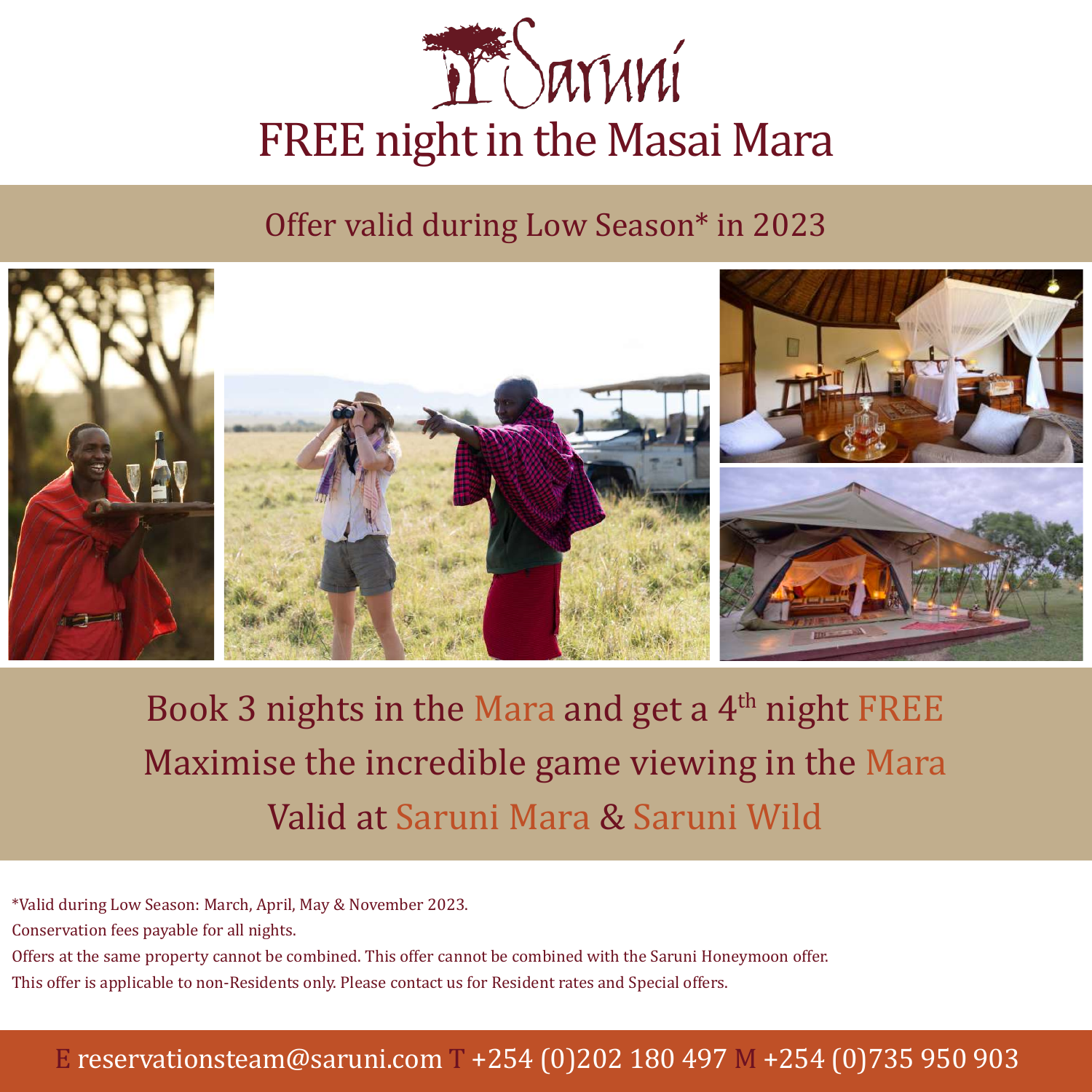

### Spectacular Samburu & Mara safari valid all of 2023



# Book a 6 night combination of Saruni Samburu / Saruni Rhino / Saruni Mara / Saruni Wild and get the  $6<sup>th</sup>$  night FREE\*

Applicable all year round.

Conservation fees payable for all nights.

A minimum of two nights in Saruni Rhino.

This offer cannot be combined with the Saruni Honeymoon offer.

This offer is applicable to non-Residents only. Please contact us for Resident rates and Special offers.

\* The FREE night applies to any of the four Saruni properties.

#### E reservationsteam@saruni.com T +254 (0)202 180 497 M +254 (0)735 950 903